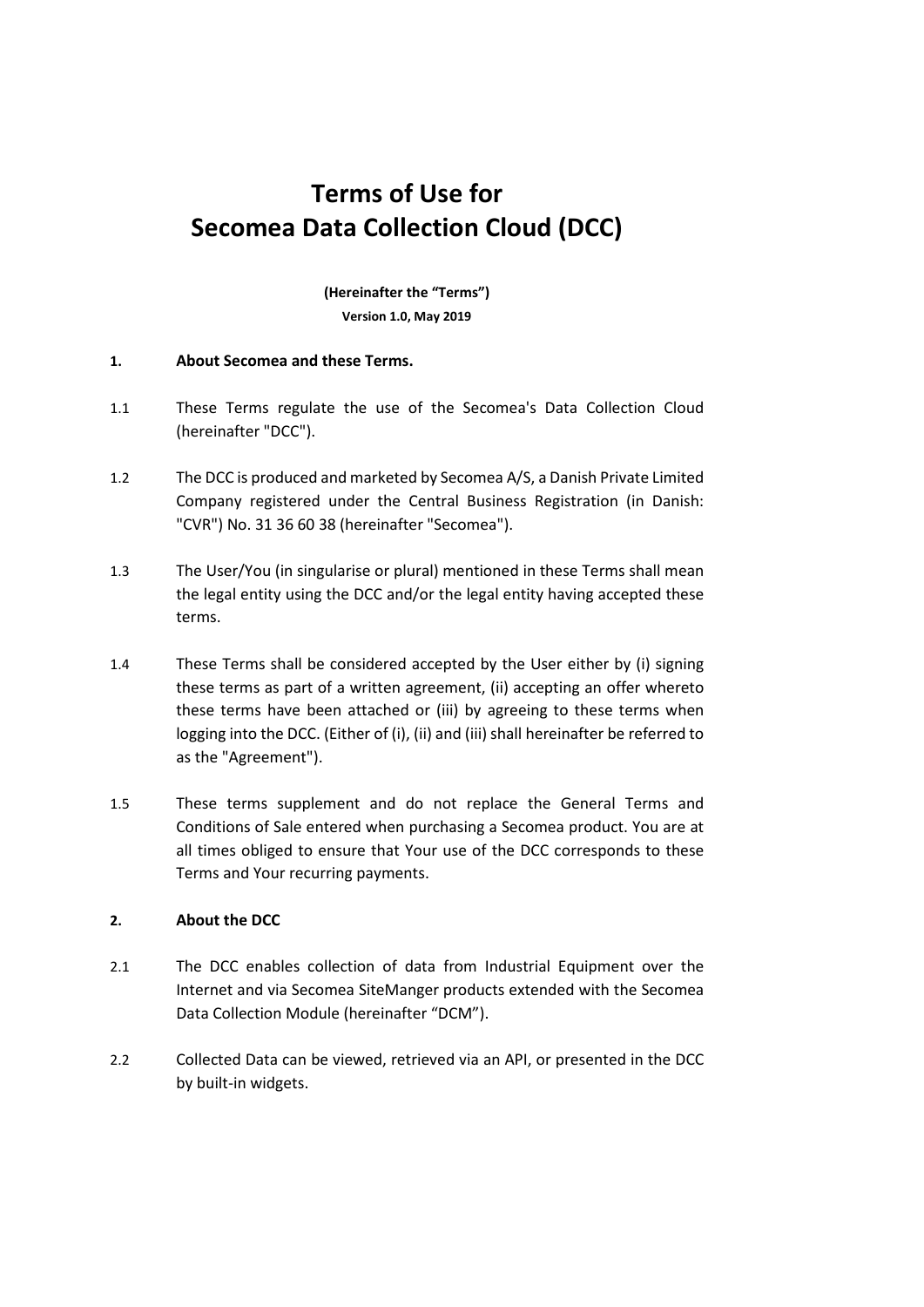- 2.3 Data are retained in DCC in a limited period time pursuant to the commercial agreement entered into with the User. Collected data that has exceeded the retention limit will be deleted and cannot be restored.
- 2.4 The DCC applications components are designed for being deployed and running on appropriate cloud hosting platforms and to be maintained by Secomea, or by a Secomea Distributor or by the User.
- 2.5 The DCC consist of the following central server components:
- 2.5.1 A Backend Server, containing the applications and databases for storing collected Data and User information. The Backend Server exposes two interfaces:

a) A South Bound Interfaces (SBI), to which DCMs are connected and from which the DCC communicates with a Secomea GateManager for validating and displaying connected DCMs.

b) A North Bound Interface (NBI) to which the Frontend Server is connected, and to which third party applications can connect to retrieve collected data.

- 2.5.2 A Frontend Server, which is used as the User Interface to the DCC, and where Users and DCMs are administered and where data are presented.
- 2.6 Additionally, various fail-over and load balancing servers may be used to ensure performance and scalability.
- 2.7 DCC has mechanisms to purge the oldest collected data based on number of sample points collected. Within the retention period the data can be retrieved from external systems using the NBI. Features for prolonged retention based on "cold storage" or export methods will be applied in a future version of DCC.
- 2.8 The DCC has built-in security but the built-in security cannot and should not substitute or prevent the User from taking proper security measures in order to keep the Industry Equipment safe and protected against unauthorized access.
- 2.9 DCC includes logging functions, which ensure that You are able to see which individuals have accessed the DCC and which general actions the user has taken.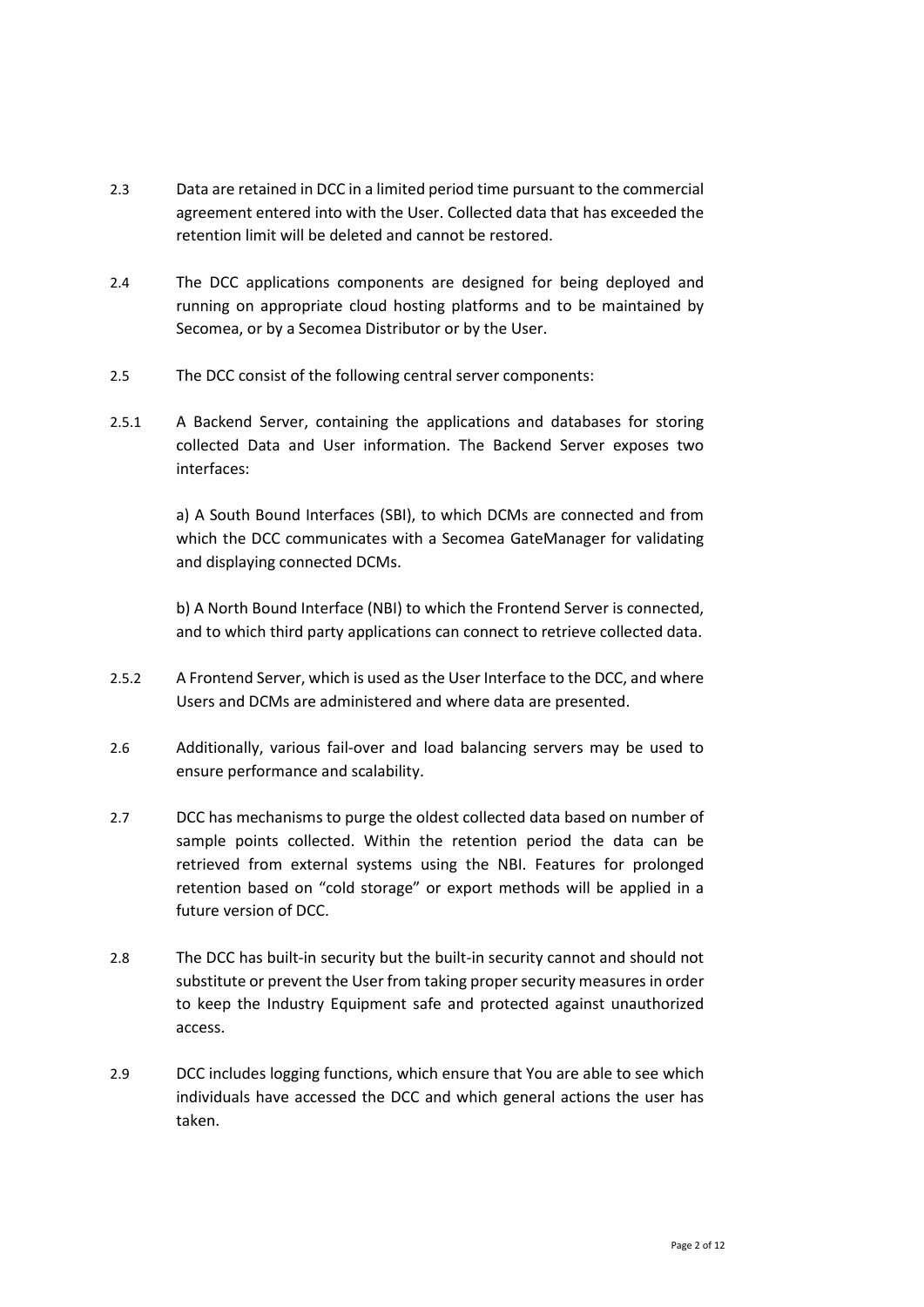- 2.10 More information about the DCC is maintained on [www.secomea.com](http://www.secomea.com/) .
- 2.11 In case of a discrepancy between product information in hard copy and the description on [www.secomea.com](http://www.secomea.com/) the latter shall prevail.

## **3. DCM Installation and configuration**

- 3.1 Any installation of a SiteManager/DCM connecting to the DCC is contingent upon the User providing the following at User's own cost and effort:
- 3.1.1 Adequate Internet access.
- 3.1.2 Adequate knowledge about setup and configuration of a Secomea SiteManager.
- 3.1.3 Adequate knowledge of Data formats of the relevant Industrial Equipment to collect Data from.
- 3.1.4 Adequate authority to apply the SiteManager/DCM to the Industrial installation and allow Collection of Data.
- 3.2 The User shall prior to installing the SiteManager/DCM ensure that the Industrial Equipment in question is enabled for data collection access by a protocol supported by DCM.
- 3.3 Secomea is not liable for data transmission to and from the Industrial Equipment, as Secomea has no control over the internet or the User's internal IT installations. Nor is Secomea liable for the correctness of data received.
- 3.4 The User has been made aware that data between the Industrial Equipment and the SiteManager/DCM may be transferred in a non-encrypted format.
- 3.5 The User has been made aware that all data between SiteManager/DCM and DCC is encrypted.

## **4. Consultancy assistance and support**

4.1 The DCC is provided as is. The User has to decide whether the DCC is fit for User's purpose.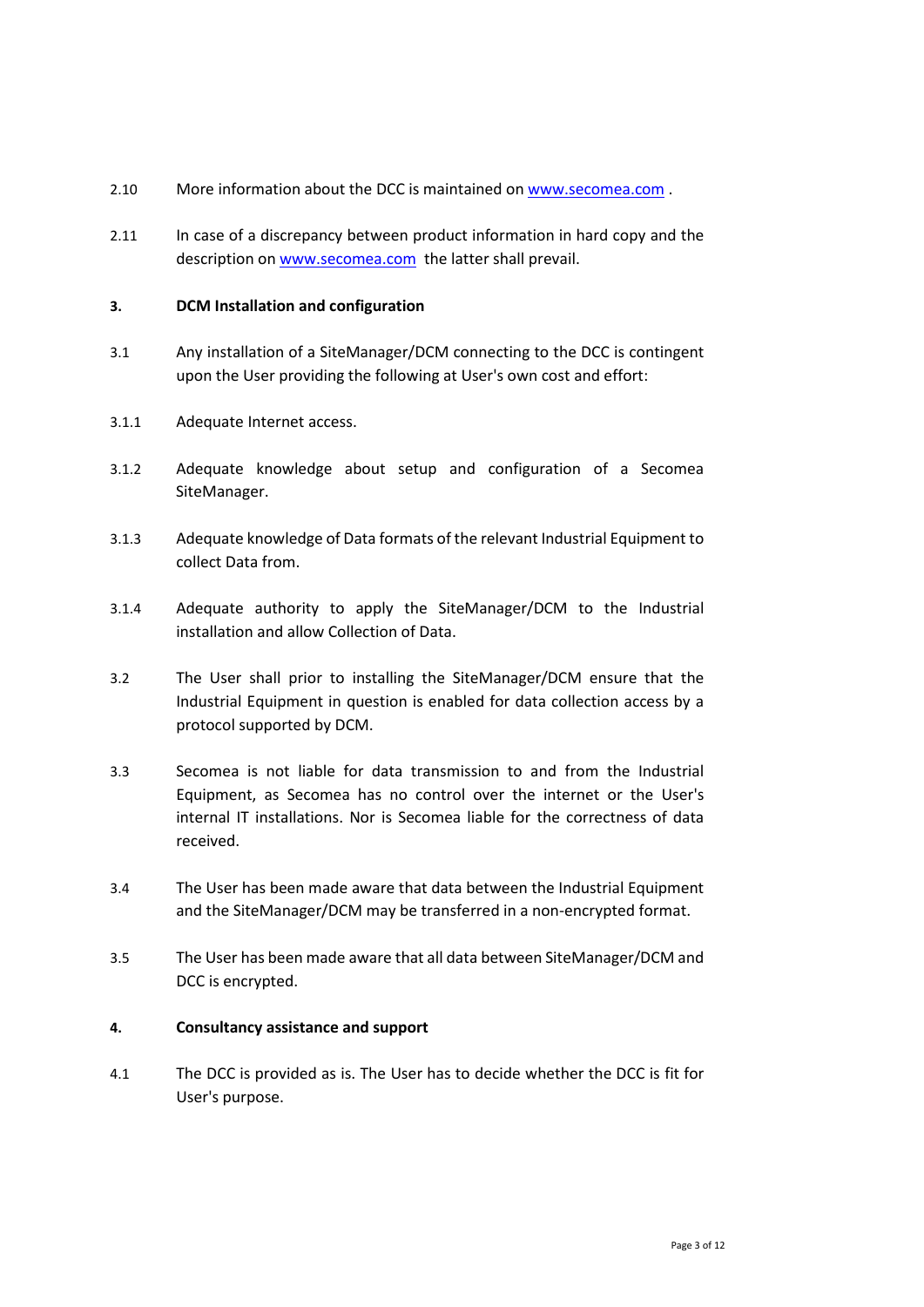- 4.2 Consultancy assistance and training from Secomea in connection with purchase, installation and start-up must be acquired separately and is NOT comprised by these terms.
- 4.3 Unless otherwise agreed, the User has free e-mail/web support all working days from the point of purchase. Note that terms of support may vary between Secomea global distributors.
- 4.4 For Users purchasing directly from Secomea the following apply:
- 4.4.1 Secomea Denmark provides support between 09:00 a.m. and 4:30 p.m. CET and are closed on national holidays. Secomea global affiliates may have different opening hours, which will be listed at the website support section.
- 4.4.2 Secomea will reply to inquiries on a "first come, first served" basis. The response time usually never exceeds twenty-four (24) hours during Danish working days. After more than twenty-four (24 hours) of unanswered inquiries (weekends and public holidays excluded), the User will receive information about the expected response time.
- 4.5 Support from Secomea will be provided by English speaking support employees.

# **5. Rights**

5.1 All rights, including full copyright for the DCC and all subsequent versions, shall exclusively belong to Secomea, regardless of whether the User has contributed with ideas/input/tests etc. for the development of new functionality, design, interface, etc.

## **6. DCC - accessibility and maintenance**

- 6.1 Regardless of how You are using the DCC the DCC is delivered "as is" and only with the below warranty in sectio[n 16](#page-9-0) for defects and non-performance.
- 6.2 In case You are using and operating your own DCC the following shall apply:
- 6.2.1 You are sole responsible for opening the necessary ingoing and outgoing ports in your firewalls in order for the DCC to function as specified.
- 6.2.2 You are sole responsible for maintaining communication between Frontend and Backend server parts of DCC.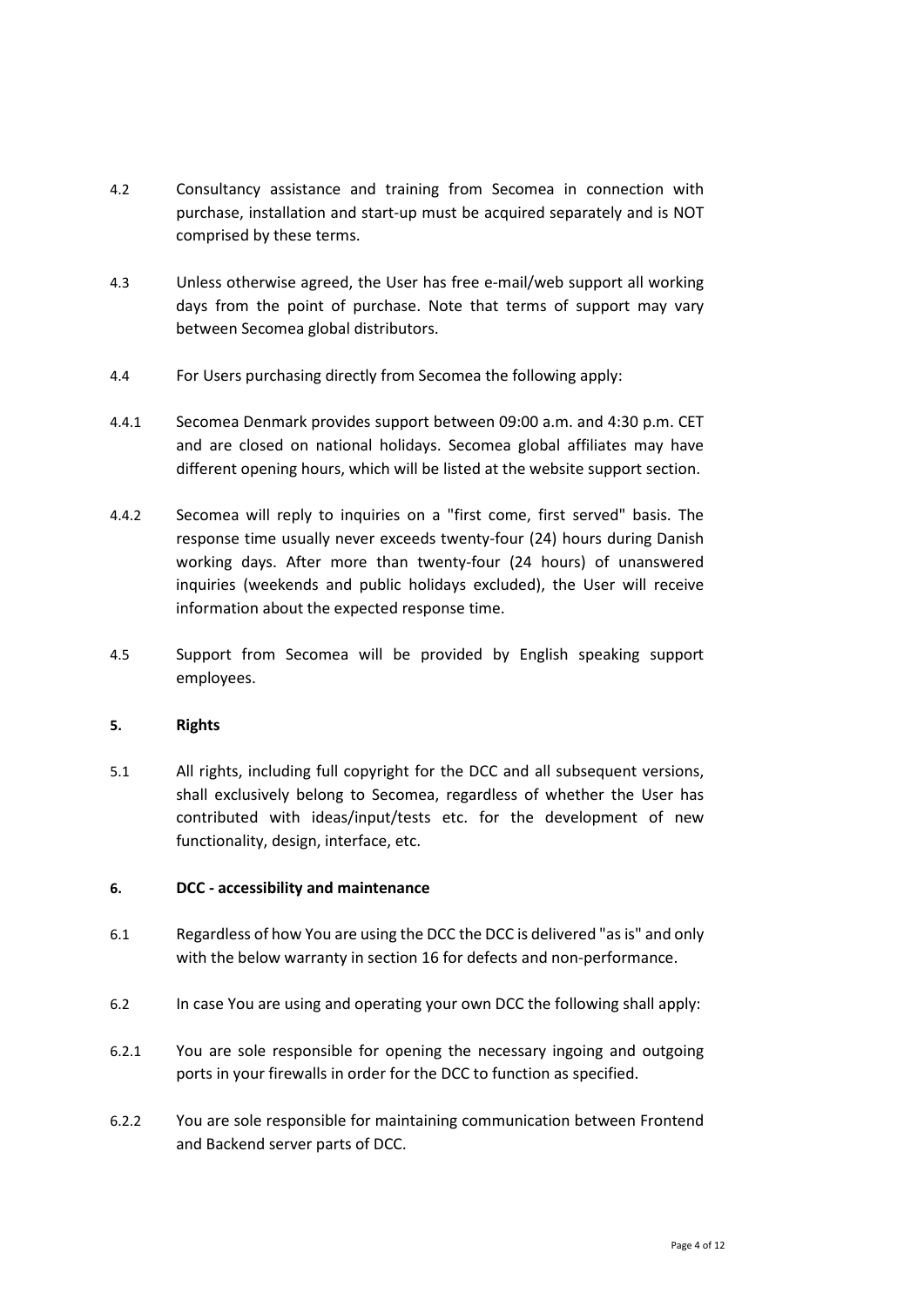- 6.2.3 You are sole responsible for operating a mail server through which the DCC can send e-mails in order for the DCC to function as specified.
- 6.2.4 You are sole responsible for operating the DCC including maintenance, backup and any claims from your own customers due to Your use of the DCC.
- 6.3 In case You are using a hosted DCC server refer to the sections prefixed "Secomea Hosted DCC Services".

## **7. Secomea Hosted DCC Services - Secomea Hosting Centre**

- 7.1 The DCC is hosted by Secomea on an appropriate global cloud hosting platform (Hereinafter "DCC Services"). Secomea has preference for the Amazon AWS platform, due to its global regional coverage, its platform management tools and scalability.
- 7.2 Secomea may choose to change hosting provider in order to optimize the balance between cost, quality, security and safety. Secomea will take measures to perform the migration without requiring Users to perform any reconfiguration of equipment.

## **8. Secomea Hosted DCC Services - Security Setup and backup**

- 8.1 The DCC Services have according to industry standards been properly secured against unauthorized access.
- 8.2 Secomea's DCC Services hosting setup includes logging functions, which ensure Secomea to monitor which users or external systems have accessed the DCC servers and which general actions the user or system have taken.
- 8.3 Routines have been applied to ensure speedy recovery of the DCC Services in case of unexpected failures.
- 8.4 The DCC Services are backed up every 24 hours. The backup is only for use in case of a restore of systems and cannot be relied upon in case of a loss of collected data for which the User is responsible.
- 8.5 Data are retained in DCC in a limited period time pursuant to the commercial agreement entered into with the User. Collected data that has exceeded the retention limit will be deleted and cannot be restored.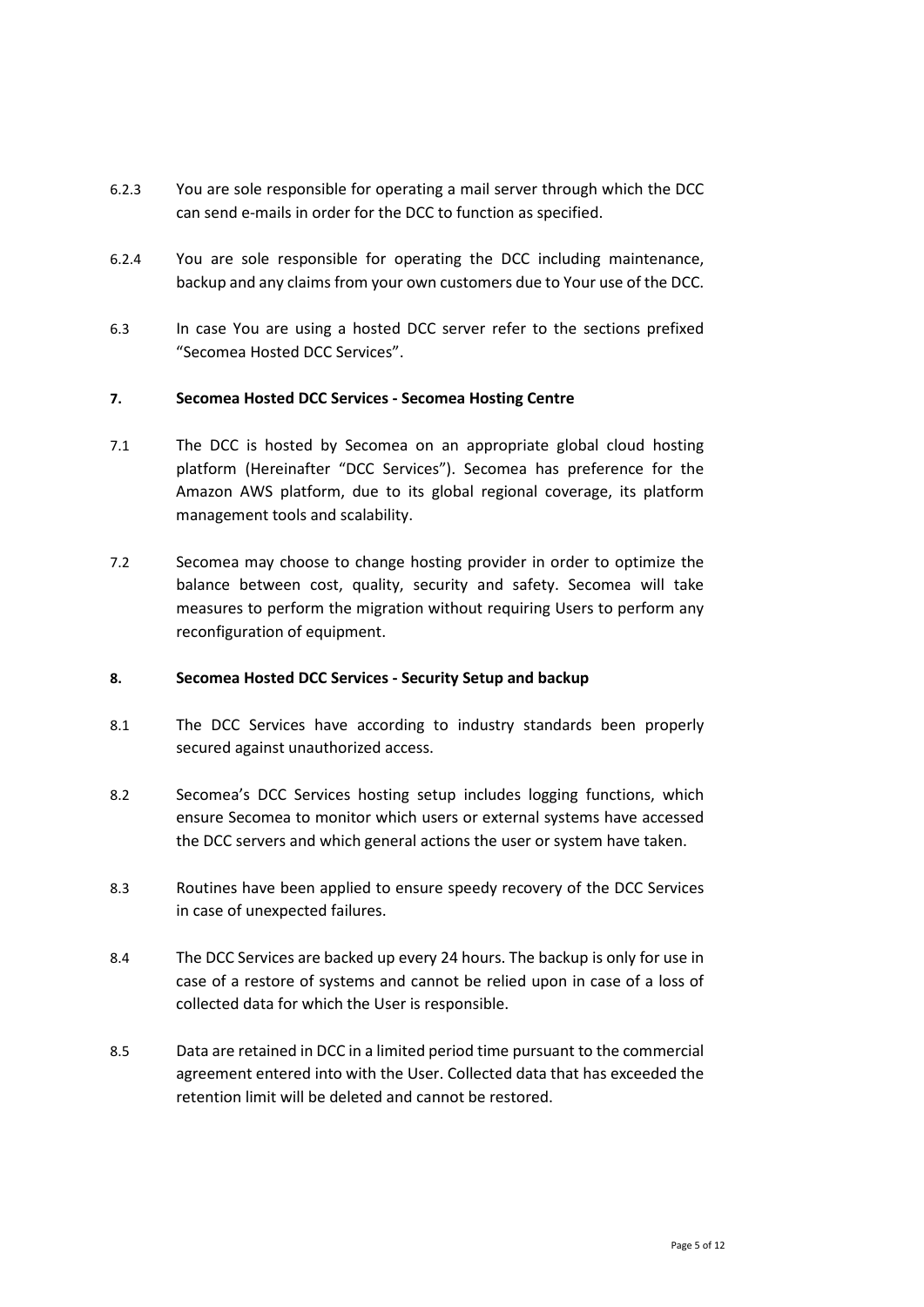## **9. Secomea Hosted DCC Services - Bandwidth**

- 9.1 The use of bandwidth to and from the DCC Services is not restricted, but Secomea reserves the right without notice for a shorter period of time to restrict the bandwidth for a particular User or in general to secure uninterrupted operation.
- 9.2 If a particular User has an unusual high consumption of bandwidth for an extended period, Secomea may, with a written notice of 2 working days, permanently restrict the User's bandwidth.

#### **10. Secomea Hosted DCC Services - Unauthorized use of the DCC**

- 10.1 Unauthorized use of the DCC Services includes any use that may compromise security, stability, Internet etiquette or legal regulations.
- 10.2 Secomea reserves the right to monitor the use of the DCC Services including the content on specific web sites to interrupt and prevent any unauthorised use.
- 10.3 Secomea shall have the right, without being liable towards the User, to shut down the access to the DCC Services without prior warring if a User makes unauthorized use of the DCC Services.
- 10.4 If Secomea shuts down the access due to unauthorized use Secomea shall immediately after the shutdown inform the User in writing of the shut down and the reason therefore.
- 10.5 Once the User has ensured Secomea that unauthorised use will not happen again the User's access may be reopened against payment of a handling fee.
- 10.6 The User shall indemnify and hold Secomea harmless against any and all costs and losses incurred as a consequence of the User's unauthorized use of the DCC Services.

#### **11. Secomea Hosted DCC Services - Security and Privacy Policy**

11.1 User's company accounts on the DCC Services are isolated from each other, and only trusted Secomea employees have access to the accounts.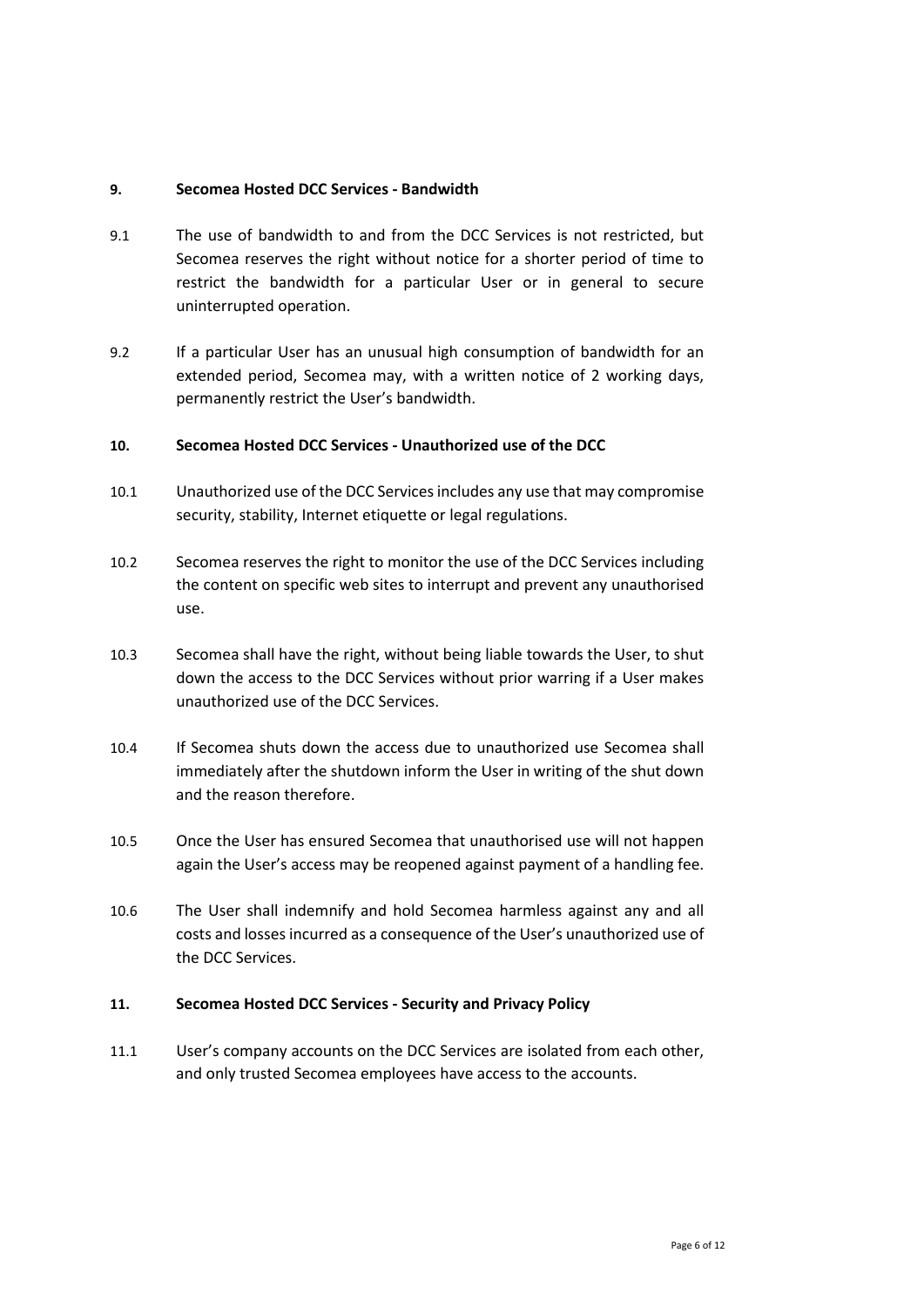- 11.2 Secomea employees will not access or alter configuration of SiteManagers/DCMs unless accept has been granted by an administrating representative of the User's company account.
- 11.3 Secomea may, based on proper documentation of ownership of a SiteManager/DCM and based on specific instructions of the owner, release the binding of the SiteManager/DCM from the current User's company account, so that the owner of the SiteManager can configure it to attach to another company account. This action will cause all configuration, event history and collected data from that DCM to be deleted.
- 11.4 Secomea will not assist in creating user accounts, except from the initial Administrator, nor making account access between different company accounts.

#### **12. Secomea Hosted DCC Services - Uptime and Support**

- 12.1 The hosting centre is architected and maintained to ensure an uptime of +99,6%.
- 12.2 Secomea will take measures to ensure a high availability of the DCC Services. However, it is not possible to guarantee an uninterrupted availability and Secomea cannot provide a legally binding guarantee that the DCC Services offered by Secomea will remain unchanged in an infinite future.
- 12.3 Secomea will announce scheduled maintenance on the support section at the Secomea website. Additionally, a message with the maintenance announcement will be sent to the email of registered Administrator accounts. There may, however, be situations that require maintenance actions with shorter notice.
- 12.4 Secomea does not have a hotline that can be reached outside normal Secomea opening hours (CET). Although the hosting centre is monitored 24/7, Secomea does not provide 24/7 support for the DCC Services (refer to our standard opening hours published on the Secomea website). The DCC Services, however, are monitored outside normal opening hours including weekends, and Secomea will do best effort to resolve any issues instantly. Secomea will also monitor E-mails with regards to issues with server availability on our support E-mail "support@secomea.com".
- 12.5 NOTE: If you have demands for support, uptime, availability, control or security beyond what is described above, we recommend obtaining your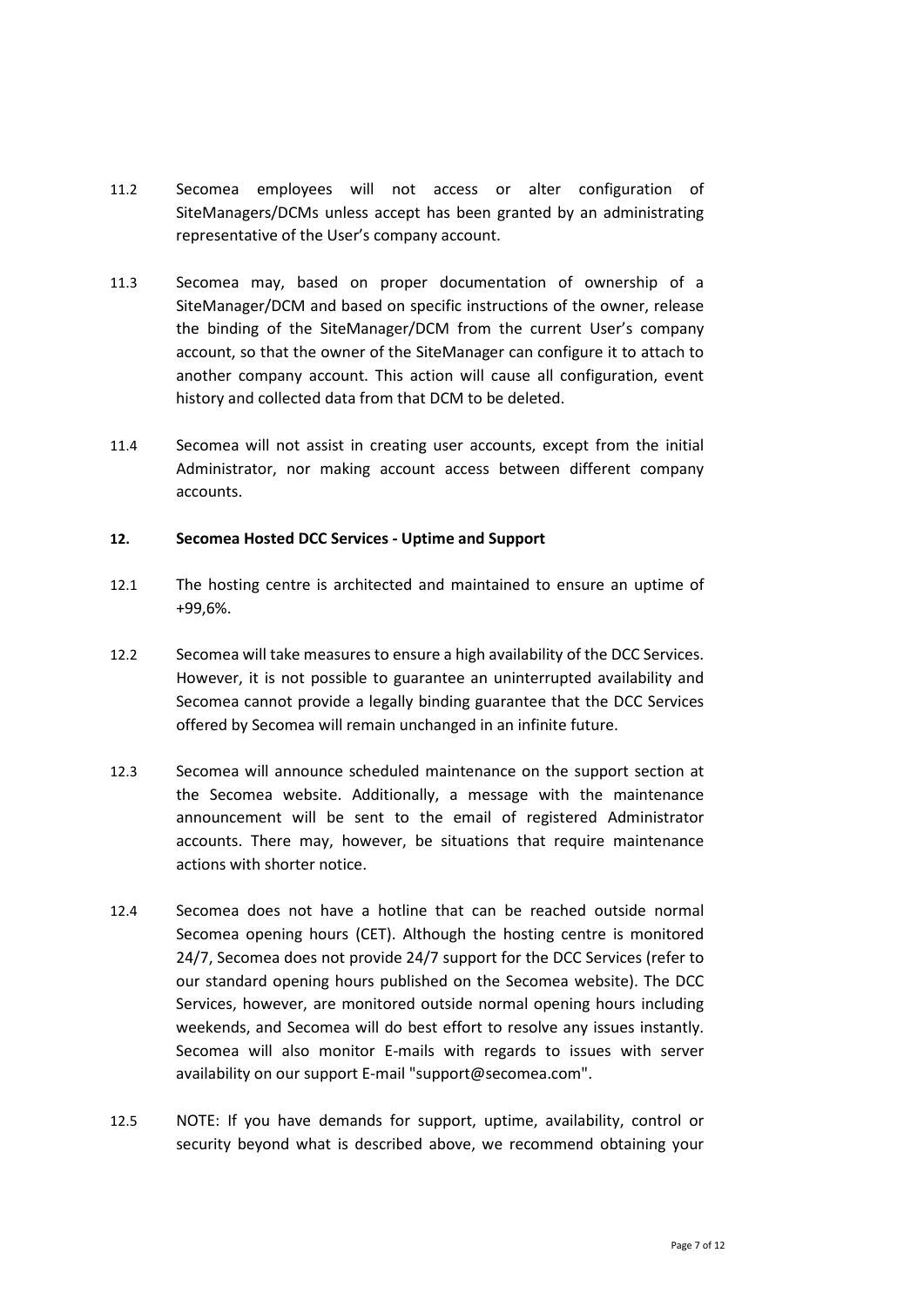own DCC and thereby become in full control of hosting services, support and public IP addresses. More information is available on the Secomea website [\(www.secomea.com](http://www.secomea.com/) ).

## **13. Secomea Hosted DCC Services - Trial mode**

- 13.1 In case you are using the DCC Services in Trial mode, the following additional conditions apply:
- 13.1.1 Connected DCMs will be blocked access after a period (usually 30 days). The data collected in the trial period can still be accessed and entering a paid agreement will re-activate all DCMs.
- 13.1.2 You shall not commercially exploit or make the DCC services available to any third party.
- 13.1.3 You shall not interfere with or disrupt the integrity or performance of the DCC; nor shall you conduct penetration testing other than by agreement with Secomea.
- 13.1.4 Secomea holds the right to close the User account and delete all related data after a reasonable period of inactivity.

## **14. GDPR Privacy Notice**

14.1 This section does not constitute a formal Data Processing Agreement. Such rights and obligations are crafted in a separate agreement entered between your company and the provider of the DCC Services, in compliance with Article 28, sub-section 3 of Regulation 2016/679 of the European Parliament and of the Council of 27 April 2016 on the protection of natural persons with regard to the processing of personal data and on the free movement of such data and repealing Directive 95/46/EC (General Data Protection Regulation).

> The following represents relevant personal data privacy information specific to Your account on a DCC:

- 14.2 If you do not know, or are in doubt why and/or who created your account, you should contact the signer of the email containing your login information.
- 14.3 The only personal data stored about you on the DCC is you name, email and optionally mobile phone number.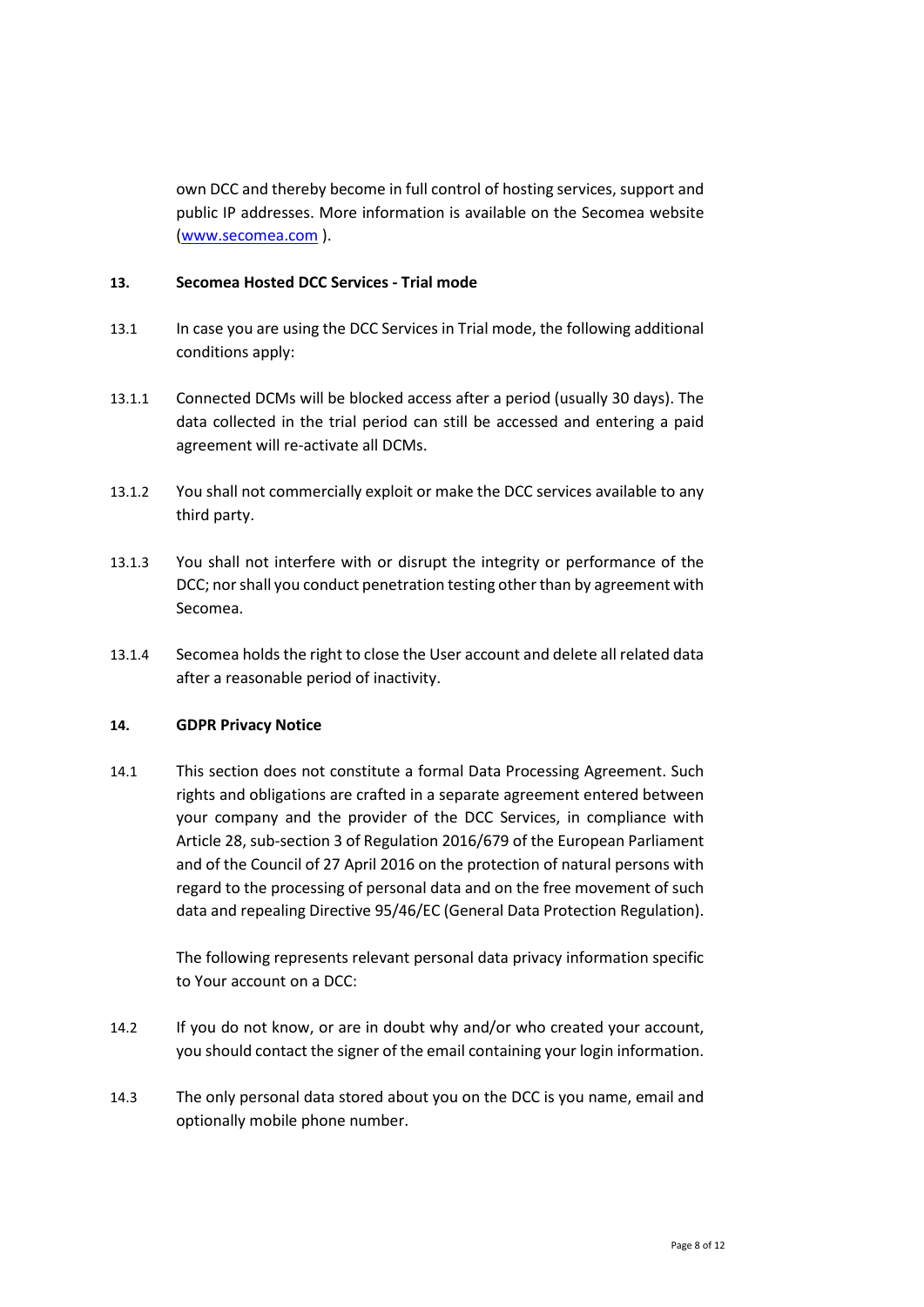- 14.4 If your user account is created in a hosted DCC, controlled by a DCC Services provider, observe the following:
- 14.4.1 This DCC Services provider acts as Data Processor for the personal data of your user account, and any other user accounts you may create using your account.
- 14.4.2 If the DCC Services provider is Secomea or a Secomea affiliate, your account information is solely used for communicating relevant to the use of the Secomea products and services, including reminder letters and service messages related to maintenance, security and updates of the products and services. Note that Secomea may communicate other information to you, such as news or other services provided by Secomea, but such communication will be agreed with you explicitly and will not occur based on Your accept of these terms.
- 14.4.3 If the DCC Services provider is a Secomea distributor, this distributor is instructed by Secomea to limit the use or your personal data to the purposes described above.
- 14.4.4 Backup of your account information is only used for restoring the server in relation to maintenance of the DCC Services.
- 14.5 If your user account is created on a DCC installed and activated as a private DCC:
- 14.5.1 The company owning and administrating the DCC Services is responsible for maintaining the proper GDPR measures for user accounts created on the DCC. This company maybe your company, or a company for which you perform services.
- 14.6 If your user account allows you to create user accounts for other persons within or outside your company, you or your company is responsible for maintaining the proper GDPR measures towards these persons.
- 14.7 You accept that if you are using hosted DCC Services Secomea may validate and monitor Your use of the Solution to the extent necessary for ensuring compliance with Your rights granted under these Terms.
- 14.8 If using the DCM to collect personal data, you are solely responsible for maintaining proper GDPR measures for all such data stored in or transmitted through the DCC.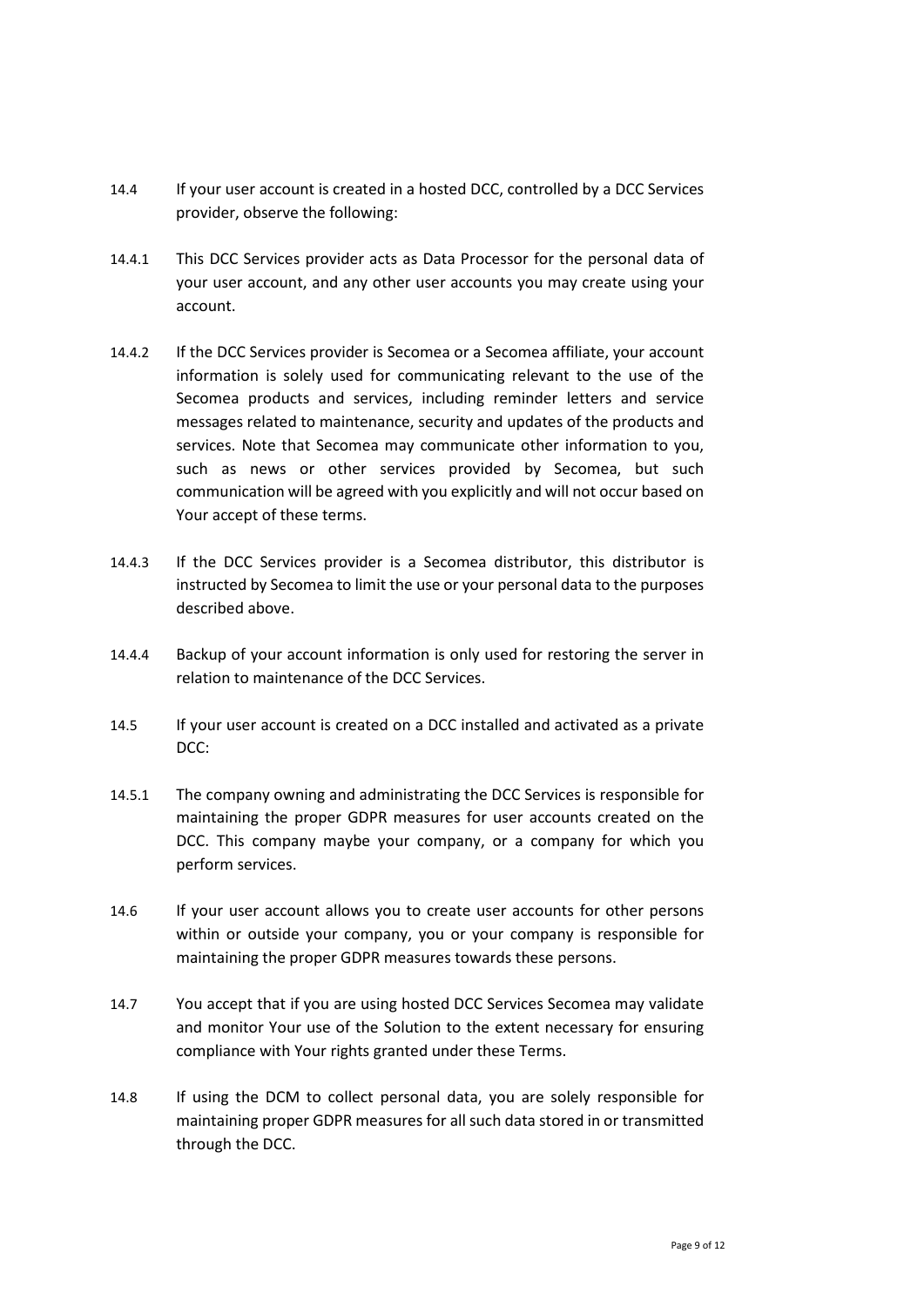#### <span id="page-9-0"></span>**15. Secomea's warranty**

15.1 Secomea's warranty scope is described in the General Terms and Conditions for Sale available on the Secomea web site at the time of your purchase.

## **16. Liability and waiver**

- 16.1 Secomea does not make any backups of any kind of the DCC except for the DCC Services hosted by Secomea. Any backup of your own DCC is therefore Your sole decision and responsibility.
- 16.2 The User accepts that functionality and/or the user interfaces of the DCC may be amended in connection with system updates.
- 16.2.1 In case of major amendments, Secomea will give notice of such amendments in due time before such amendments are implemented in order for the User to be able to take proper measures.
- 16.3 The User acquires a non-exclusive right of use of the DCC, regardless of the DCC being hosted DCC Services or the User's own DCC installation.
- 16.4 The User shall be solely liable for all setup of users, configuration of DCM, configuration of Data presentation in the DCC and any external applications using the NBI.
- 16.5 It is the User's sole responsibility that the User's Industrial Equipment is adequate enabled for Data Collection and at all times is well maintained.
- 16.6 Secomea shall not be liable for any inability to access DCC caused by:
- 16.6.1 Problems with the User's Internet access/ability to connect to the DCC or internal IT-systems regardless of the reason;
- 16.6.2 Problems with the User's Industrial Equipment, regardless of the reason;
- 16.6.3 General telecommunication problems, i.e. cable breakdown, heavy traffic etc.;
- 16.6.4 Unknown errors in hardware operating equipment supplied by Secomea;
- 16.6.5 Updates and other required maintenance of DCC;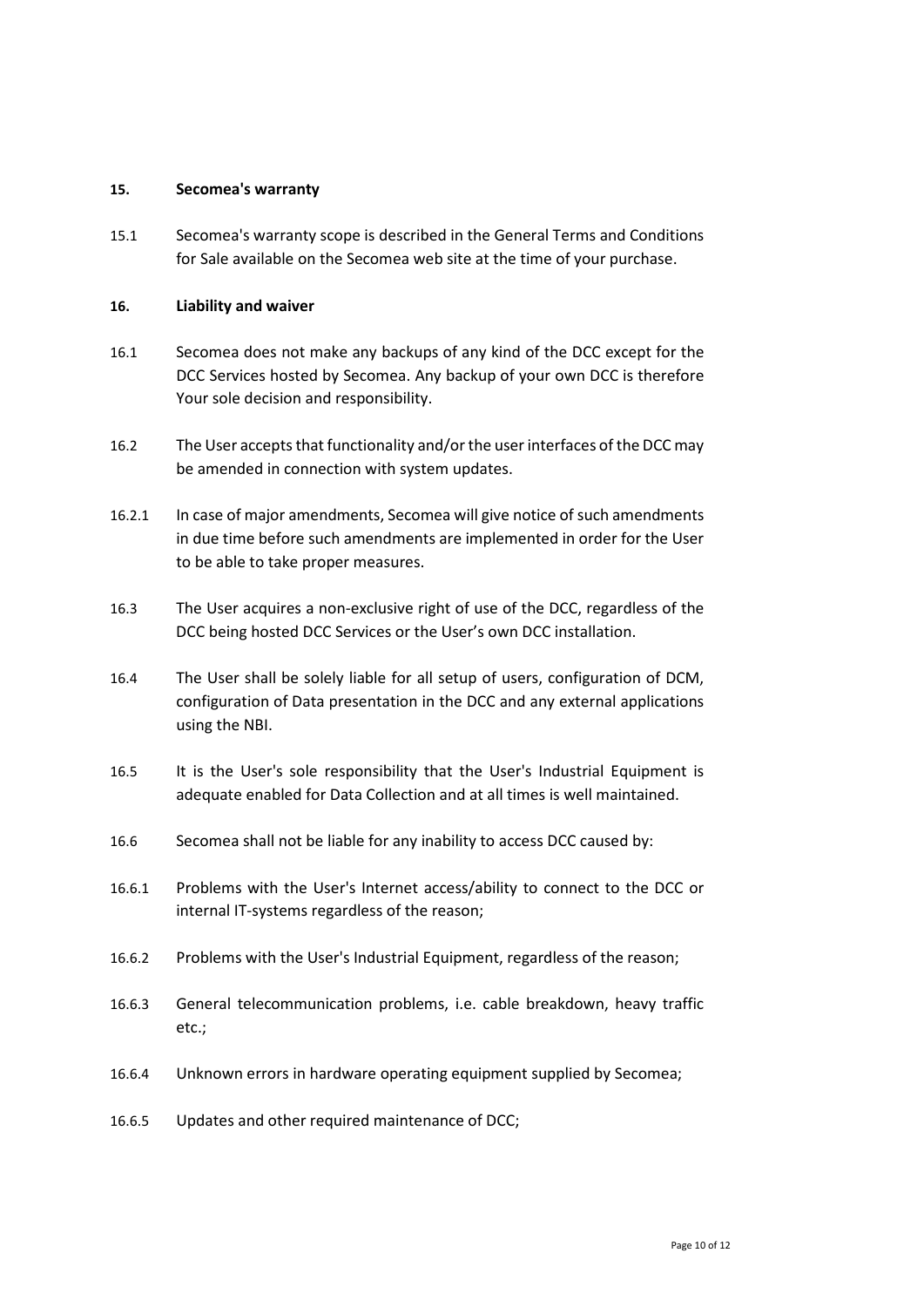- 16.6.6 Extraordinary circumstances which are beyond the control of Secomea or its Partners and/or sub-suppliers, and which could not or should not reasonably have been foreseen and should not have been avoided or overcome when entering into this Agreement.
- 16.7 TO THE EXTENT PERMITTED BY LAW NEITHER SECOMEA, ITS SUBSIDIARIES OR AFFILIATES NOR ANY OF ITS DISTRIBUTORS SHALL BE LIABLE FOR ANY LOSS OR DAMAGE HEREUNDER, INCLUDING WITHOUT LIMITATION ANY INACCURACY OF DATA, LOSS OF PROFITS OR INDIRECT, SPECIAL, INCIDENTAL OR CONSEQUENTIAL DAMAGES, EVEN IF SUCH PARTY HAS BEEN ADVISED OF THE POSSIBILITY OF SUCH DAMAGES.

## **17. Duty of confidentiality**

17.1 Secomea and its employees, sub-suppliers and advisors must observe strict liability as regards any information about the User's business affairs and other confidential information coming into their possession in connection with the set-up, operation and performance of this Agreement.

#### **18. Termination and cancellation**

- 18.1 The User can terminate the Agreement for use of DCC or DCC Services according to terms of sales entered when purchasing the DDC or the DCC Services.
- 18.2 Any agreement on extended Support and Maintenance may be terminated by either User or Secomea with a six (6) months' notice to the other party.
- 18.3 If User does not pay any fee due or other amounts due to Secomea, Secomea is entitled to close down the User's access to DCC Services hosted by Secomea. Only in the event that the User has not paid the amount due at the latest 10 (ten) days after receipt of a reminder letter Secomea is entitled to effectuate closedown.
- 18.4 The access to DCC Services hosted by Secomea cannot be restored until User has paid all amounts due, including all costs.

## **19. Assignment of the Agreement**

19.1 Secomea is free to assign rights and/or liabilities under the Agreement to a third party without prior written consent from the User. Furthermore, Secomea may use sub-suppliers to fulfil all of or parts of this Agreement.